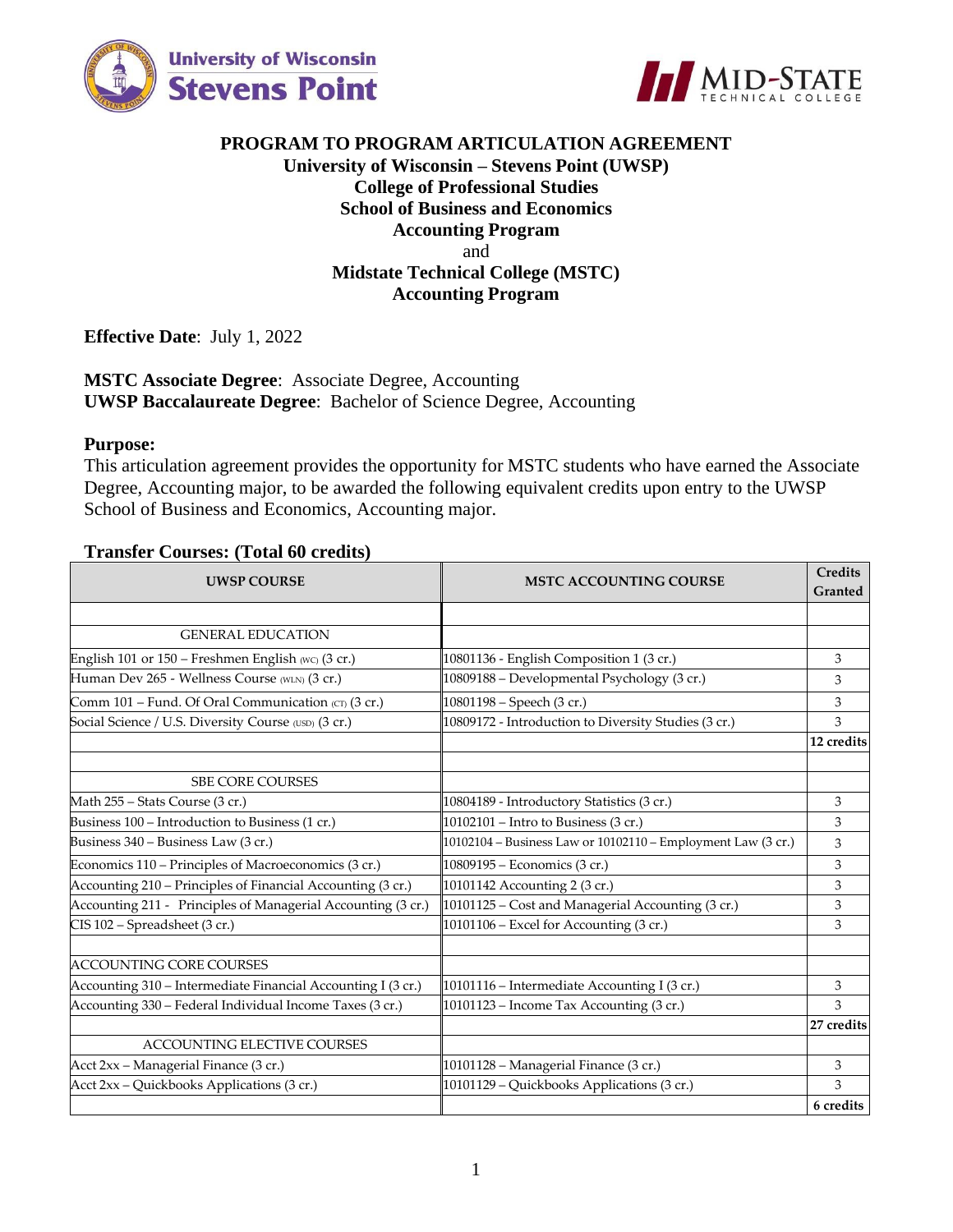



|                                                 | <b>TOTAL TRANSFERRED CREDITS</b>                 | 60 credits |
|-------------------------------------------------|--------------------------------------------------|------------|
|                                                 |                                                  |            |
|                                                 |                                                  | 15 credits |
| Acct $2xx - Business Taxation (3 cr.)$          | 10101141 – Business Taxation $(3 \text{ cr.})$   |            |
| Acct $2xx$ – Accounting Capstone (3 cr.)        | $10101158 -$ Accounting Capstone (3 cr.)         |            |
| Bus 1xx – Microsoft Office Introduction (3 cr.) | 10103106 – Microsoft Office Introduction (3 cr.) |            |
| Acct 2xx – Payroll Accounting (3 cr.)           | $10101120$ – Payroll Accounting (3 cr.)          | з          |
| Acct $2xx -$ Accounting 1 (3 cr.)               | $10101140 -$ Accounting 1 (3 cr.)                |            |
| <b>GENERAL UWSP ELECTIVES</b>                   |                                                  |            |

 $\mathbf T$ 

# **REQUIRED COURSES: (Total 71-77 credits)**

The following coursework will be required to obtain the Bachelor of Science in Accounting:

| <b>UWSP REQUIREMENT</b>                            | <b>UWSP COURSE</b>                    | Credits       |
|----------------------------------------------------|---------------------------------------|---------------|
|                                                    |                                       |               |
| <b>GENERAL EDUCATION</b>                           |                                       |               |
| <b>Written Communication</b>                       | English 202 - Sophomore English       | 3             |
| Arts (ART)                                         | Choose from designated classes        | 3             |
| Humanities (HU)                                    | Choose from designated classes        | 3             |
| Historical Perspectives (HP)                       | Choose from designated classes        | 3             |
| Natural Sciences (NS)                              | Choose from designated classes        | 3             |
| Additional ART/HU/HP/NS                            | Choose from designated classes        | 3             |
| Global Awareness (GA)                              | Can be satisfied with above classwork | $0 - 3$       |
| Environmental Responsibility (ER)                  | Can be satisfied with above classwork | $0 - 3$       |
|                                                    |                                       | 18-24 credits |
| <b>ACCOUNTING MAJOR</b>                            |                                       |               |
| Math for Social Sciences or Applied Calculus       | Math 109 or 111 <sup>*</sup>          | 4             |
| Principles of Microeconomics                       | Economics 111                         | 3             |
| Written Communication of the Business Professional | Business 300                          | 3             |
| Oral Communication for the Business Professional   | <b>Business 301</b>                   | 3             |
| Organizational Behavior                            | <b>Business 325</b>                   | 3             |
| Principles of Marketing                            | Business 330                          | 3             |
| Principles of Finance                              | <b>Business 350</b>                   | 3             |
| Principles of Production                           | Business 360                          | 3             |
| Principles of Business Analytics                   | <b>Business 380</b>                   | 3             |
| Intermediate Financial Accounting II               | Accounting 311                        | 3             |
| Advanced Managerial Accounting                     | Accounting 321                        | 3             |
| Federal Business Income Taxes                      | Accounting 331                        | 3             |
| <b>Accounting Information Systems</b>              | Accounting 370                        | 3             |
| <b>Advanced Financial Accounting</b>               | Accounting 410                        | 3             |
| Auditing                                           | Accounting 450                        | 3             |
| Strategic Management                               | <b>Business 480</b>                   | 3             |
| Internship                                         | Acct 497, Bus 497, or Econ 497        | 3             |
|                                                    |                                       | 52 credits    |
|                                                    |                                       |               |
|                                                    |                                       |               |
|                                                    | TOTAL REMAINING CREDITS               | 70-76         |

*\* Will need to test in or take pre-requisite*